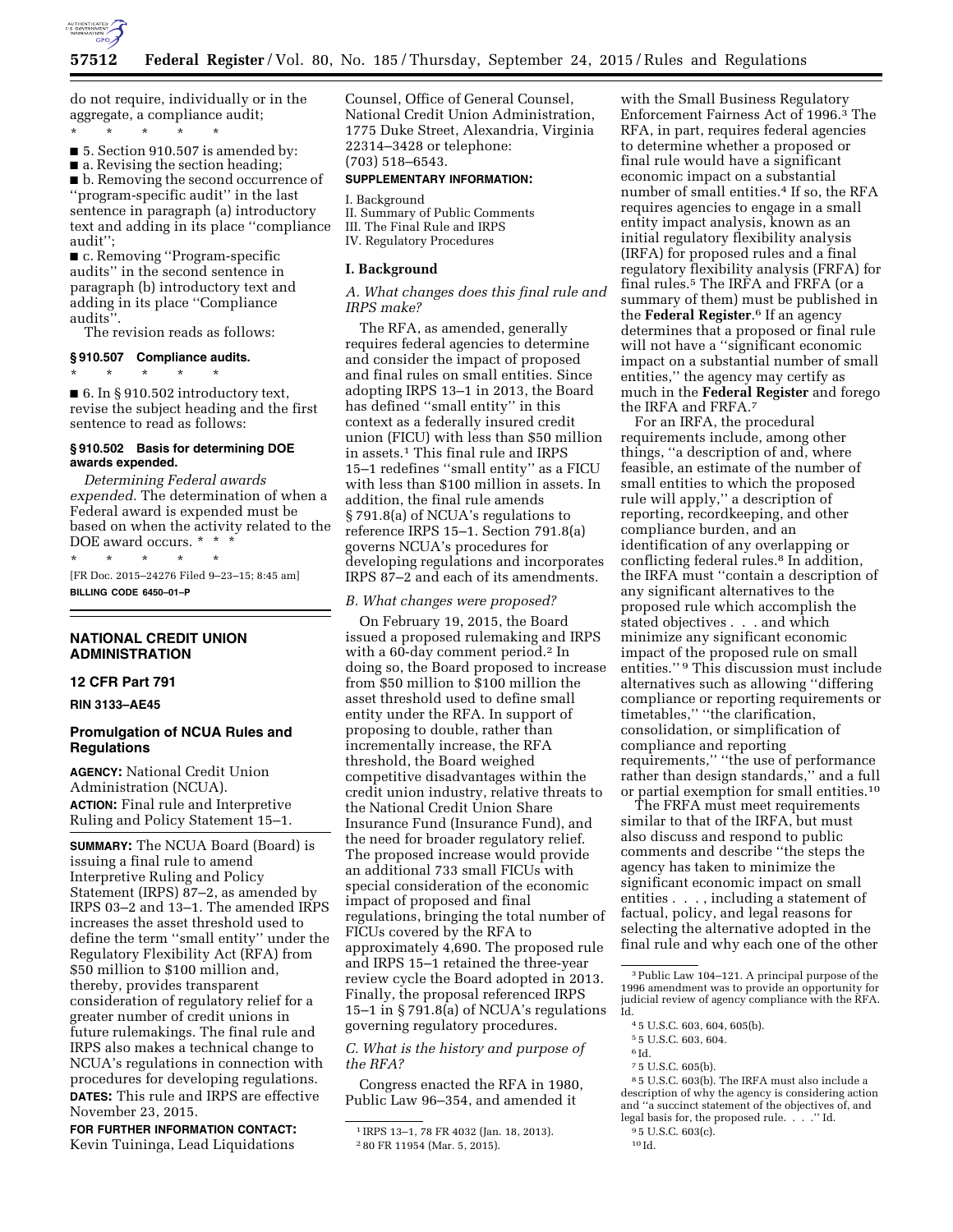significant alternatives to the rule . . . was rejected.'' 11 These processes encourage federal agencies to give special consideration to the ability of smaller entities to absorb compliance burdens imposed by new rules.

The RFA establishes terms for various subgroups that fall within the meaning of ''small entity,'' including ''small business,'' ''small organization,'' and ''small governmental jurisdiction.'' 12 FICUs, as not-for-profit enterprises, are ''small organizations,'' within the broader meaning of ''small entity.'' The RFA permits a regulator, including NCUA, to establish one or more definitions of ''small organization,'' as appropriate to the activities of the agency.13 An agency's definition must be subjected to public comment and published in the **Federal Register**.14 The RFA provides a default definition of ''small organization'' as ''a not-for-profit enterprise which is independently owned and operated and is not dominant in its field. . . . "<sup>15</sup>

In 1981, the Board initially defined ''small entity'' in IRPS 81–4 as any FICU with less than \$1 million in assets.<sup>16</sup> IRPS 87–2 superseded IRPS 81–4, but retained the definition of ''small entity'' as a FICU with assets under \$1 million.17 The Board updated the definition in 2003 to include FICUs with less than \$10 million in assets with IRPS 03–2.18 The last update occurred in 2013, when the Board increased the defining threshold to include FICUs with less than \$50 million in assets.<sup>19</sup> In addition, the Board pledged to review the RFA threshold after two years and thereafter on a three-year cycle, similar to its regulatory review process.20 On February 19, 2015, the Board issued a proposed rule and IRPS with a 60-day comment period, proposing to increase the threshold used to define ''small entity'' from \$50 million to \$100 million.21

#### **II. Summary of Public Comments**

The public comment period for the proposed rule and IRPS ended on May 4, 2015. NCUA received 16 comment letters from commenters that included credit union trade associations, state

14 Id.

credit union leagues, federal credit unions, and a federally insured, statechartered credit union.22 All commenters expressly supported the proposal at some level. One commenter supported the proposal without advocating any additional changes or expressing concerns. A number of commenters, however, made specific recommendations or expressed concerns about one or more aspects of the proposal.

# *A. What were the general comments on the asset threshold?*

More than one-third of commenters either expressed some level of satisfaction with the \$100 million threshold or did not directly advocate a specific threshold higher than \$100 million. Two of these commenters observed that the proposed threshold ''sufficiently captures small [FICUs] that have unique challenges and particular sensitivity to even the smallest regulatory requirement.'' Another stated that the increase will benefit and account for the FICUs generally facing significant challenges based on the characteristics NCUA identified in the proposal. One commenter noted that increasing the RFA threshold to \$100 million is consistent with NCUA's proposed definition of the term 'complex'' credit union for risk-based capital purposes. This commenter also stated that \$100 million seemed appropriate in comparison to the RFA threshold used for banks. One commenter praised NCUA for proposing to increase the threshold to \$100 million only two years after approving an increase from \$10 million to \$50 million. Multiple commenters, including some that expressed satisfaction with the proposed threshold, alluded to compelling reasons to set the threshold higher than \$100 million, but did not directly advocate a specific number or discuss the reasons for doing so.

Approximately half of the commenters expressed concern about the proposed \$100 million asset threshold and recommended a higher threshold for the final rule. Many from this group favored the \$550 million threshold set by the Small Business Administration (SBA), citing one or more of the Federal Deposit Insurance Corporation, Office of the Comptroller of the Currency, and the Federal Reserve Board as examples of regulators that use the SBA asset threshold for purposes of the RFA. Some commenters also

suggested a threshold of at least \$250 million, as an alternative to \$550 million. One commenter suggested that \$175 million would also be more appropriate than \$100 million, noting that the Consumer Financial Protection Bureau uses this threshold to assemble panels in complying with its obligations under the Small Business Regulatory Enforcement Fairness Act. Another commenter suggested \$300 million as the appropriate asset threshold.

Two commenters posited that, if NCUA is willing to adopt a risk-based capital rule with requirements on par with banking regulators, it should be willing to bring its RFA threshold into parity as well. One commenter maintained that even FICUs with \$250 million in assets are not dominant in their field and did not present greater risk to the Insurance Fund, particularly because the RFA does not mandate specific changes to existing regulations.

One commenter argued the RFA does not require use of a bright-line asset threshold, which risks ''bifurcating the industry'' when used to determine eligibility for regulatory relief. This commenter also expressed concern that some FICUs over \$100 million in assets but with few employees and branches will not be taken into consideration when NCUA is studying the economic impact of rules on FICUs under the \$100 million threshold. A few commenters that advocated an asset threshold higher than \$100 million contended that NCUA should consider the definition of ''small entity'' in the context of the entire group of financial institutions against which FICUs compete, including banks.

At least eight commenters expressed concerns about the capacity of NCUA's Office of Small Credit Union Initiatives (OSCUI) to serve small credit unions under an increased asset threshold. Many of these commenters suggested that NCUA should separate the eligibility threshold OSCUI uses from the asset threshold set for RFA purposes, leaving the OSCUI threshold at \$50 million or adjusting it to \$75 million. If NCUA increases OSCUI's eligibility threshold,23 some commenters encouraged NCUA to provide OSCUI with additional or adequate resources to help bolster and preserve small credit unions. One commenter recommended that NCUA establish a process to allocate OSCUI resources to various asset categories for

<sup>11</sup> 5 U.S.C. 604(a).

<sup>12</sup> 5 U.S.C. 601.

<sup>13</sup> 5 U.S.C. 601(4).

<sup>15</sup> Id.

<sup>16</sup> IRPS 81–4, 46 FR 29248 (June 1, 1981).

<sup>17</sup> 52 FR 35231 (Sept. 8, 1987). 18 68 FR 31949 (May 29, 2003).

<sup>19</sup> IRPS 13–1, 78 FR 4032 (Jan. 18, 2013).

<sup>20</sup> Id. IRPSs 87–2, 03–2, and 13–1 are referenced in NCUA's rule governing the promulgation of regulations. 12 CFR 791.8(a).

<sup>21</sup> 80 FR 11954 (Mar. 5, 2015).

<sup>22</sup>The comments can be found on the Web at the following address: *[http://www.ncua.gov/Legal/](http://www.ncua.gov/Legal/Regs/Pages/PR20150219Promulgation.aspx) [Regs/Pages/PR20150219Promulgation.aspx.](http://www.ncua.gov/Legal/Regs/Pages/PR20150219Promulgation.aspx)* 

<sup>23</sup>The proposed rule and IRPS did not address the eligibility threshold for OSCUI assistance. While NCUA will consider the comments it received on the OSCUI threshold, that threshold is not addressed in this final rule and IRPS.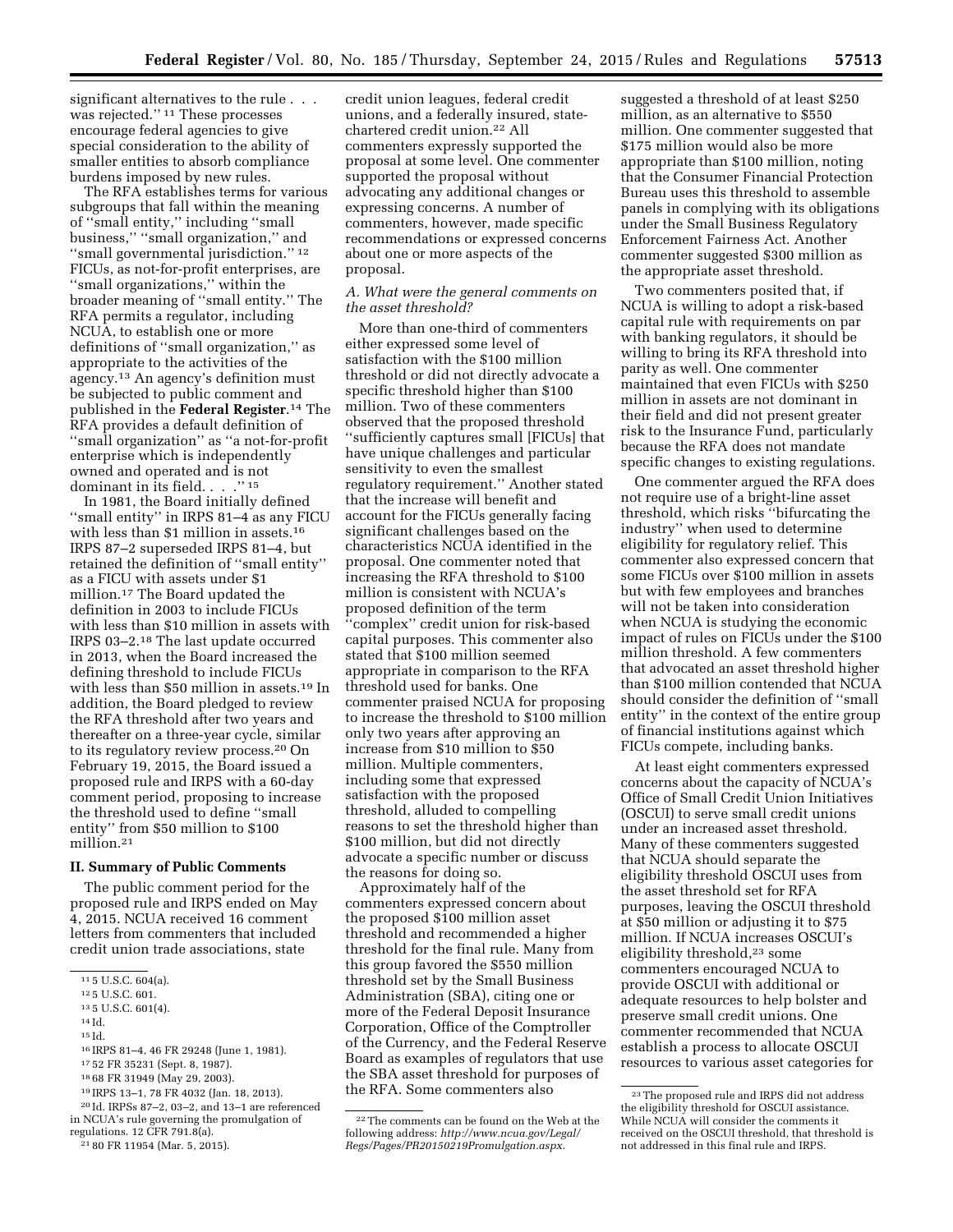a more equitable distribution to the smallest credit unions.

### *B. What were the comments on the review period?*

Two commenters advocated, without elaboration, that NCUA adjust the threshold annually based on an index to capture a percentage of the smallest credit unions. One commenter asked for review every two years and another advocated an annual review. Anticipating additional future increases in the RFA threshold, one commenter suggested that NCUA increase efficiency and avoid more comment periods by effecting a larger increase in the final rule.

# *C. What other comments did NCUA receive?*

Several commenters commented generally on excessive regulatory burden, a lack of resources and employees to cope with the burden, and the continuing loss of small FICUs. One commenter asked that NCUA explain in the preamble to the final rule the circumstances under which it might make distinctions among small FICUs. Another commenter noted the RFA classification does not convey any immediate regulatory relief to FICUs in existing rules and recommended that NCUA revisit its current regulations to consider substituting the final rule's small entity threshold for existing size standards. This commenter also criticized the use of the term ''small credit union'' in both the Small Credit Union Exam Program and the RFA context, indicating that using the same term in reference to different thresholds could be confusing.

The Board has carefully considered all the public comments it received in response to the proposed rule and IRPS. The final rule and IRPS and the Board's response to the public comments are discussed below.

# **III. The Final Rule and IRPS**

Based on the comment letters and economic analysis of FICUs in various asset ranges, the Board maintains \$100 million is the most appropriate asset threshold for the final rule and IRPS. The proposed threshold received significant support in public comments, and the factors NCUA considered in the proposal continue to support \$100 million as the most suitable threshold at this time. Increasing the RFA threshold to \$100 million will account for FICUs that generally face more significant challenges than their larger peers based on their relatively small asset base, membership, and economies of scale.

Increasing the threshold to levels recommended by a minority of commenters would cover up to 93 percent of FICUs and risk dilution of the RFA's special consideration for the smallest FICUs.24 As explained below, the \$100 million threshold results in a similar institution coverage ratio as the RFA threshold the FDIC uses in relation to banks. In addition, the \$100 million threshold covers a significantly greater percentage of FICU assets, compared to the percentage of bank assets covered by the banking agencies' \$550 million threshold.

Finally, the RFA threshold does not make larger FICUs ineligible for regulatory relief. The Board fully intends to continue to carefully consider the impact of all of its regulations on all FICUs.

# *A. What data supports the \$100 million threshold?*

Data gathered for the period between 2001 and 2014 reflects the competitive disadvantages across multiple industry metrics for FICUs below \$100 million in assets, including the following:

• Deposit growth rates;

• asset growth rates; membership growth rates;

• loan origination growth rates;

• inflation-adjusted average loan amounts;

- ratio of operating costs to assets;
- merger and liquidation trends;

• average year-to-date loan amounts; • non-interest expenses per dollar loaned;

• average assets per full-time employee; and

• average non-interest expense per annual loan originations.

Particularly, rates of deposit growth, rates of membership growth, rates of loan origination growth, and the ratio of operating costs to assets, each discussed more fully below, exemplify differentiations between FICUs both above and below the \$100 million threshold.

### (i) Slower Deposit Growth Rates

Smaller FICUs have consistently demonstrated an inability to grow their deposit base at a rate that keeps pace with larger FICUs. This slower growth rate makes it difficult for smaller FICUs to cover fixed costs, which are increasing over time. FICUs with growing deposits and loans are able to spread out fixed costs and incrementally reduce operating costs.

In general, deposit growth rates drop off significantly for FICUs with less than \$100 million in assets. FICUs with less than \$100 million in assets as of the end of the year 2000 grew their deposits by an average of 3.9 percent annually over the next 14 years. In comparison, FICUs with greater than \$100 million in assets as of the end of the year 2000 grew deposits at 7.1 percent annually, on average, over the same period. On an asset-weighted basis, the industry's average deposit growth rate from 2001 to 2014 was 6.8 percent per year.

### (ii) Slower Membership Growth Rates

FICUs with less than \$100 million in assets also had significantly slower membership growth rates than larger FICUs. On average, FICUs with less than \$100 million in assets as of the end of the year 2000 had their membership shrink by 0.5 percent annually over the next 14 years. In contrast, FICUs \$100 million or more in assets as of the end of the year 2000 grew their membership by 2.3 percent annually over the same period. On an asset-weighted basis, the industry's membership growth rate was 1.8 percent per year from 2001 to 2014.

#### (iii) Slower Growth in Loan Originations

FICUs with less than \$100 million in assets also had significantly slower growth in loan originations than larger FICUs. On average, FICUs with less than \$100 million in assets as of the end of the year 2000 grew loan originations by 3.7 percent annually over the next 14 years. In contrast, FICUs with \$100 million or more in assets as of the end of the year 2000 grew their loan originations by 9.6 percent annually over the same period. On an assetweighted basis, the industry's loan origination growth was 6.6 percent per year from 2001 to 2014.

### (iv) Higher Operating Expenses

FICUs with less than \$100 million in assets also had higher annual operating expenses per unit of assets and per dollar of loan originations compared to other asset groups. On average, FICUs with less than \$100 million in assets as of the end of the year 2000 had annual operating expenses equal to 4.0 percent of assets over the next 14 years. FICUs with \$100 million or more in assets as of the end of the year 2000 had annual operating expenses of 3.5 percent of assets over the same period.

The impact of these differences in operating expenses can be dramatic. Between 2001 and 2014, FICUs with less than \$100 million in assets as of the end of the year 2000, had operating expenses, on average, equal to 18 cents for every dollar in loan originations.

<sup>24</sup>An asset threshold of \$175 million would cover 84 percent of all FICUs; \$250 million would cover 87% of all FICUs; \$550 million would cover 93 percent of all FICUs.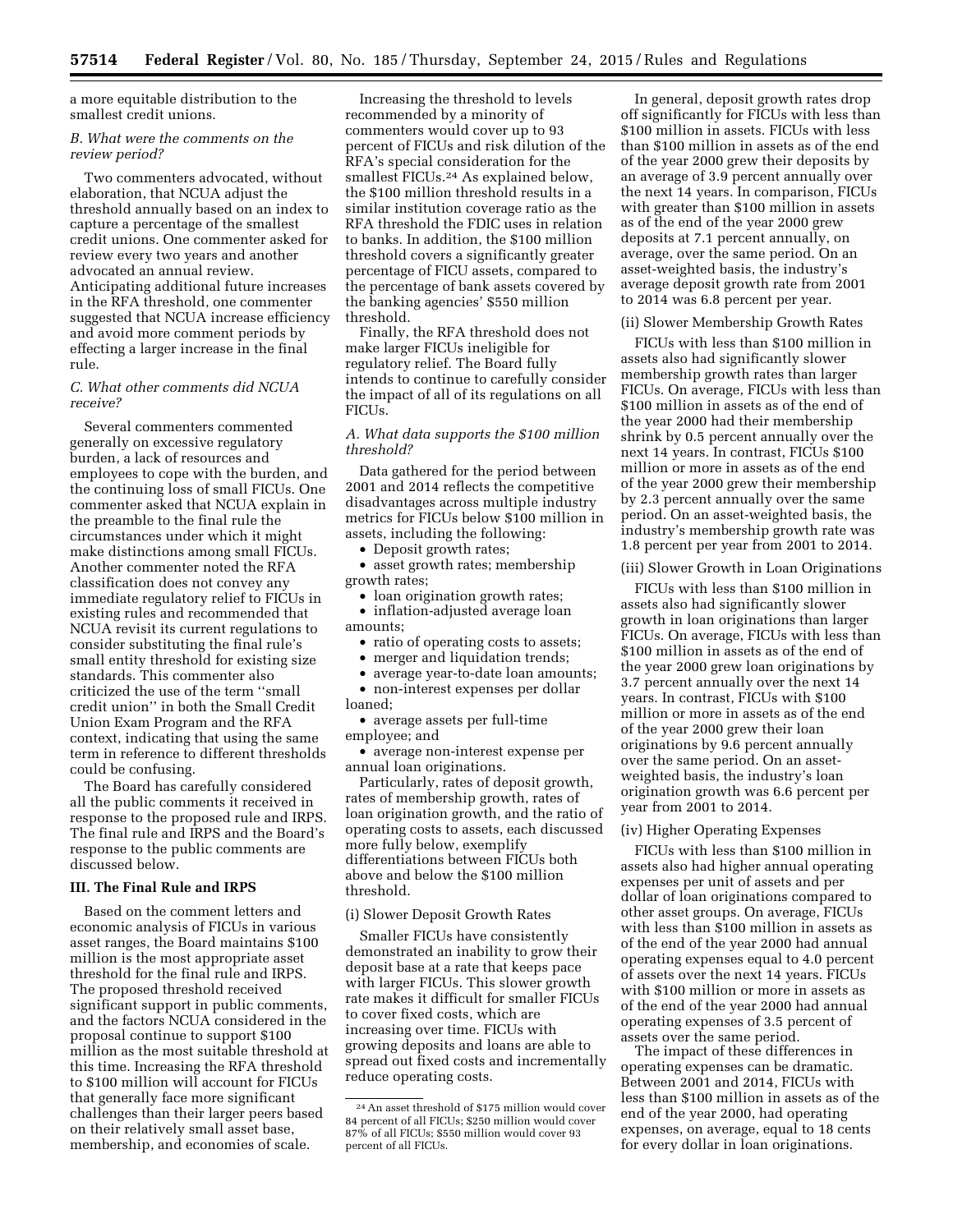This expense ratio was close to a third higher than FICUs with \$100 million or more in assets as of the end of the year 2000, which averaged annual operating expenses equal to 13 cents for every dollar in loan originations over the same period.

The 55 basis point difference in operating expenses between FICUs above and below the \$100 million asset threshold resulted in large and persistent differences in earnings between these FICUs. The earnings gap between FICUs above and below the threshold averaged 41 basis points over the 2001 to 2014 period. To put this in perspective, during that period, 25 percent of FICUs below the \$100 million asset threshold had negative earnings. Only 2.8 percent of FICUs with \$100 million or more in assets had negative earnings over the same period.

FICUs with persistently weak or negative earnings are more likely to go out of business via failure or merger. Despite representing 83 percent of all FICUs, FICUs with less than \$100

million in assets experienced 93 percent of mergers and liquidations since 2004. The disappearance of these FICUs threatens to deprive the credit union industry of a critical constituency.

Although the number of mergers and failures for FICUs below \$100 million is disproportionately high, these FICUs do not represent a correspondingly high risk exposure to the Insurance Fund. For FICUs with assets of \$50 million to less than \$100 million (those which this final rule and IRPS include in RFA coverage), losses have historically been relatively small. Nine FICUs between \$50 million and \$100 million in inflation-adjusted assets failed between the first quarter of 2001 and fourth quarter of 2014. Resulting losses totaled less than \$56 million. In contrast, losses for FICUs between \$100 million and \$250 million were \$379 million, more than six times that amount over the same period. FICUs between \$100 million and \$550 million accounted for \$790 million in inflation-adjusted losses.

Rather than expanding the RFA threshold to \$550 million or \$250 million, which would include FICUs responsible for significantly more losses and risk, the Board believes the \$100 million threshold represents a reasonable additional share for RFA coverage. FICUs with assets of \$50 million to less than \$100 million hold 4.5 percent of system assets, bringing the total system assets within RFA coverage to 10 percent. To the extent the increase to \$100 million results in more FICU exemptions from rules governing safety and soundness, it will not present material risk to the Insurance Fund.

For additional background, the table below shows the differentiation of the characteristics between the final rule's \$100 million threshold and the expanded RFA coverage thresholds that also received support from some commenters. Unless otherwise indicated, the table includes cumulative data from 2001 to 2014.

|             | Inflation-adjusted assets at time of failure |                    |                  |
|-------------|----------------------------------------------|--------------------|------------------|
|             | $<$ \$100M                                   | <\$250M            | $<$ \$550M       |
|             | 32%                                          | 63%                | 97%              |
|             | Assets as of year 2000                       |                    |                  |
|             | $<$ \$100M                                   | $<$ \$250M<br>$\%$ | $<$ \$550M       |
| Loan Growth | 77<br>- 12<br>49                             | 104<br>78          | 125<br>10<br>104 |

The Board's task under the RFA is to designate as ''small'' a subset of institutions to which its regulations apply, rather than comparing FICUs to the array of competing institutions that are not subject to NCUA's regulations.25 A \$100 million threshold covers a

similar portion of FICUs and a significantly higher portion of FICU assets (76 percent and 10 percent, respectively) in comparison to the FDIC's \$550 million RFA threshold for banks subject to its regulations (81 percent and 6 percent, respectively). In

contrast, a \$250 million or \$550 million threshold for credit unions would cover a disproportionate percentage of FICUs and of total FICU assets, as reflected in the table below:

|                       | Credit unions<br><\$100M<br>% | Credit unions<br><\$250M<br>$\%$ | Credit unions<br>$<$ \$550M<br>% | Banks<br><\$550M |
|-----------------------|-------------------------------|----------------------------------|----------------------------------|------------------|
| Share of Institutions | 10<br>76                      | 20<br>87                         | 32<br>93                         | 6<br>81          |

Although a bright line asset threshold arguably bifurcates groups of FICUs for purposes of the RFA, it also avoids diluting the pool of FICUs for which the RFA requires special consideration. The

Board believes a threshold significantly higher than \$100 million would divert focus from the FICUs that are most in need of the RFA process. Further, the \$100 million threshold does not

preclude the Board from considering regulatory impacts on larger FICUs. The Board fully intends to continue reviewing the impact of all of its regulations on all FICUs.

<sup>25</sup>The Initial Regulatory Flexibility Analysis requires consideration of alternatives such as ''the establishment of differing compliance or reporting requirements or timetables that take into account

the resources available to small entities. . . .'' 5 U.S.C. 603(c)(1). Differing compliance and reporting requirements or timetables can only be considered within the group of institutions to which the

regulations apply. Thus NCUA's definition of ''small entities'' does not factor in banks or other institutions outside NCUA's jurisdiction.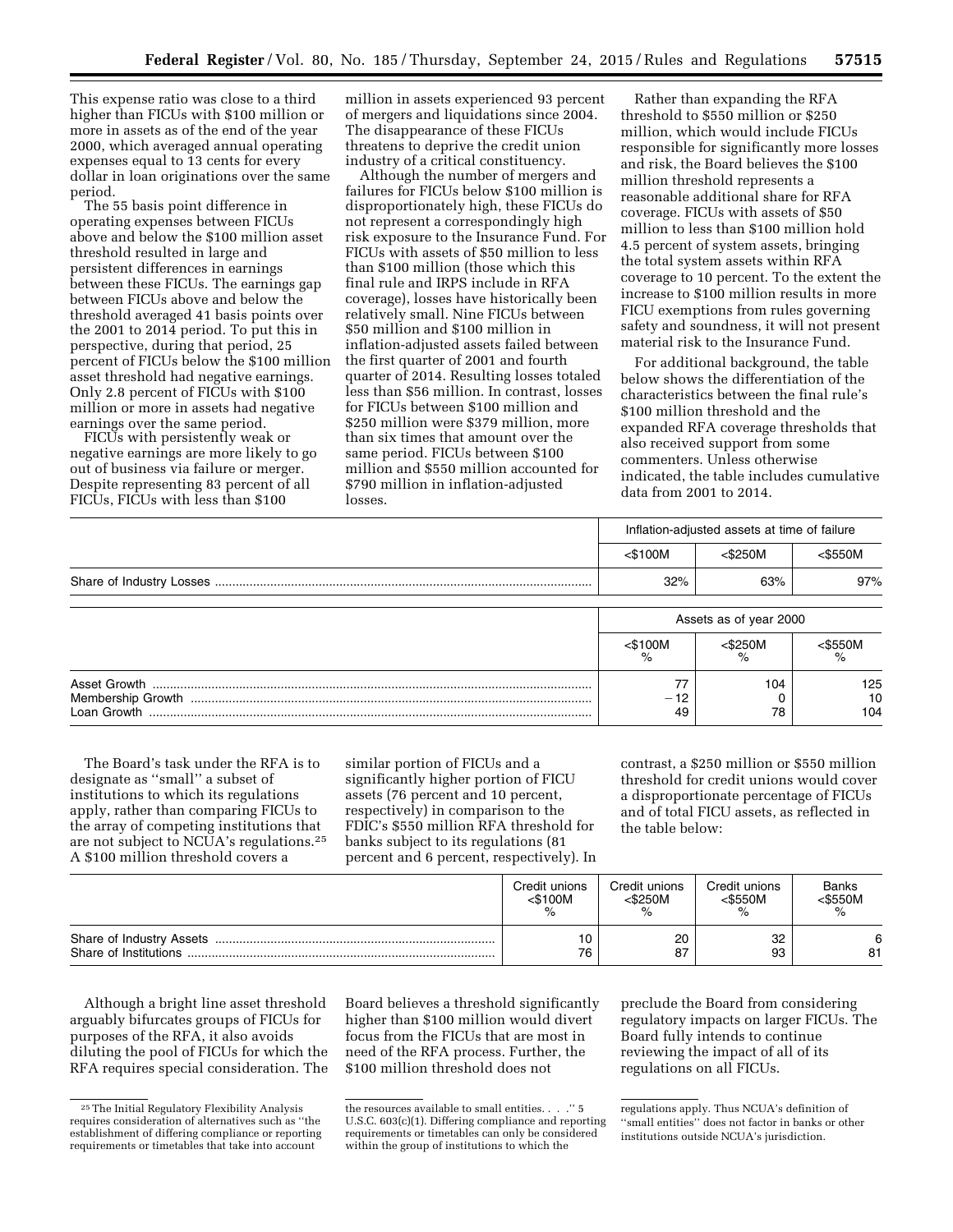The RFA requires a formal, published, analytical process during promulgation of a regulation whenever such regulation would impose significant economic burdens on a substantial number of small FICUs. It subjects this published consideration to the benefit of public comments. It does not, however, impose a substantive limit on the conclusions the Board may draw based on its analyses. On the contrary, the Board is still able to make distinctions in future rulemakings above or below the threshold designated in this final rule and IRPS. The Board can make these distinctions based on its RFA analysis and its broader consideration of regulatory impacts across all FICUs.

The Board's rule governing liquidity and contingency funding demonstrates this possibility by imposing differing compliance requirements on three asset tiers of FICUs.26 The RFA threshold was \$50 million at the time of the rule's adoption. While the Board exempted FICUs with assets under \$50 million from most of the rule's compliance requirements, the Board also exempted a second tier (\$50 million to \$250 million) from some requirements. Only the largest tier (over \$250 million) is required to comply with the entire rule.

As the liquidity rule also demonstrates, asset thresholds remain a principal comparative tool used to determine a FICU's relative size. As such, an asset threshold, rather than an employee- or branch-based demarcation, continues to be the most transparent and administratively feasible as a framework for its RFA analyses. An asset threshold is consistent with size standards that appear in the FCU Act and other NCUA regulations.

With respect to review, the Board continues to believe that the three-year period the proposed rule retained from 2013 provides a reasonable time within which to discern and interpret new trends in relevant data. Further, it is consistent with the longstanding review period NCUA uses for all its regulations. Rather than an annual or biannual adjustment, the three-year cycle avoids the uncertainty of continuous fluctuation that more frequent adjustments could create. Further, the scheduled opportunity to study trends and receive comments provides an advantage over automatically indexed adjustments.

As discussed in the proposal, the Board will separately consider whether to align thresholds in existing rules, such as those applying interest rate risk and liquidity requirements, with the RFA threshold. The NCUA's regular

three-year review cycle provides appropriate opportunities for these considerations. Individual reviews will facilitate transparent considerations of unique risks and compliance burdens specific to those rules, rather than encouraging a one-size-fits-all approach.

# *B. How will the final rule and IRPS affect FICUs?*

By increasing the RFA threshold to \$100 million in assets, the Board recognizes its role in ensuring additional scrutiny of regulatory costs for FICUs under that threshold. The increase requires the Board to engage in the RFA's public analytical process for the benefit of considerably more FICUs, whenever a regulation would impose significant economic burdens on a substantial number of them. Further, future rules are more likely to invoke an RFA analysis because of the greater number of FICUs for which the Board must consider substantial economic impacts.

The \$100 million threshold will cause NCUA to give special consideration to an additional 733 small FICUs. The total number of FICUs covered by the RFA will increase to approximately 4,690. This represents 75.6 percent of FICUs, which hold 10 percent of FICU assets. When an IRFA or FRFA is triggered, these additional FICUs will have the benefit of an opportunity to comment on a transparent and published analysis of impacts and alternatives. For all of these FICUs, future regulations will be thoroughly evaluated to determine whether an exemption or other separate consideration should apply. The \$100 million threshold ensures that regulatory relief will be consistently and robustly considered for significantly more FICUs.

This final rule and IRPS retains the three-year review cycle that the Board adopted in 2013. The review period gives FICUs a regular opportunity to provide input on the Board's RFA threshold. Finally, the rule references IRPS 15–1 in § 791.8(a) of NCUA's regulations governing regulatory procedures, replacing the reference to IRPS 13–1.

### **IV. Regulatory Procedures**

# *A. Regulatory Flexibility Act*

 $26\,12$  CFR 741.12. The will not have a significant  $27\,44$  U.S.C. 3507(d). For any final rule it adopts, the RFA requires NCUA to prepare a FRFA that, among other things, describes the steps the agency has taken to minimize economic impact on small entities (currently defined by NCUA as FICUs with under \$50 million in assets), unless the NCUA certifies that the final

economic impact on a substantial number of small entities. In this case, the final rule and IRPS expands the number of FICUs defined as small entities under the RFA. It, therefore, will not have a significant economic impact on a substantial number of FICUs under \$50 million in assets that are already covered by the RFA.

With respect to additional FICUs that will now be covered, the principal component of the final rule and IRPS will provide prospective relief in the form of special and more robust consideration of FICUs' ability to handle compliance burdens. This prospective relief is not yet quantifiable. Further, the final rule and IRPS can only reduce, rather than increase, compliance burdens for these FICUs and, therefore, will not raise costs in a manner that requires a FRFA. Accordingly, NCUA has determined and certifies that the final rule and IRPS will not have a significant economic impact on a substantial number of small entities. No FRFA is required.

### *B. Paperwork Reduction Act*

The Paperwork Reduction Act of 1995 (PRA) applies to rulemakings in which an agency creates a new paperwork burden on regulated entities or modifies an existing burden.27 For purposes of the PRA, a paperwork burden may take the form of either a reporting or a recordkeeping requirement, both referred to as information collections. The changes to IRPS 87–2, as amended, will not create any new paperwork burden for FICUs. Thus, NCUA has determined that this final rule and IRPS does not increase the paperwork requirements under the PRA and regulations of the Office of Management and Budget.

### *C. Executive Order 13132*

Executive Order 13132 encourages independent regulatory agencies to consider the impact of their actions on state and local interests. NCUA, an independent regulatory agency as defined in 44 U.S.C. 3502(5), voluntarily complies with the executive order to adhere to fundamental federalism principles. This final rule and IRPS will not have a substantial direct effect on the states, on the relationship between the national government and the states, or on the distribution of power and responsibilities among the various levels of government. NCUA has determined that this final rule and IRPS does not constitute a policy that has federalism implications for purposes of the executive order.